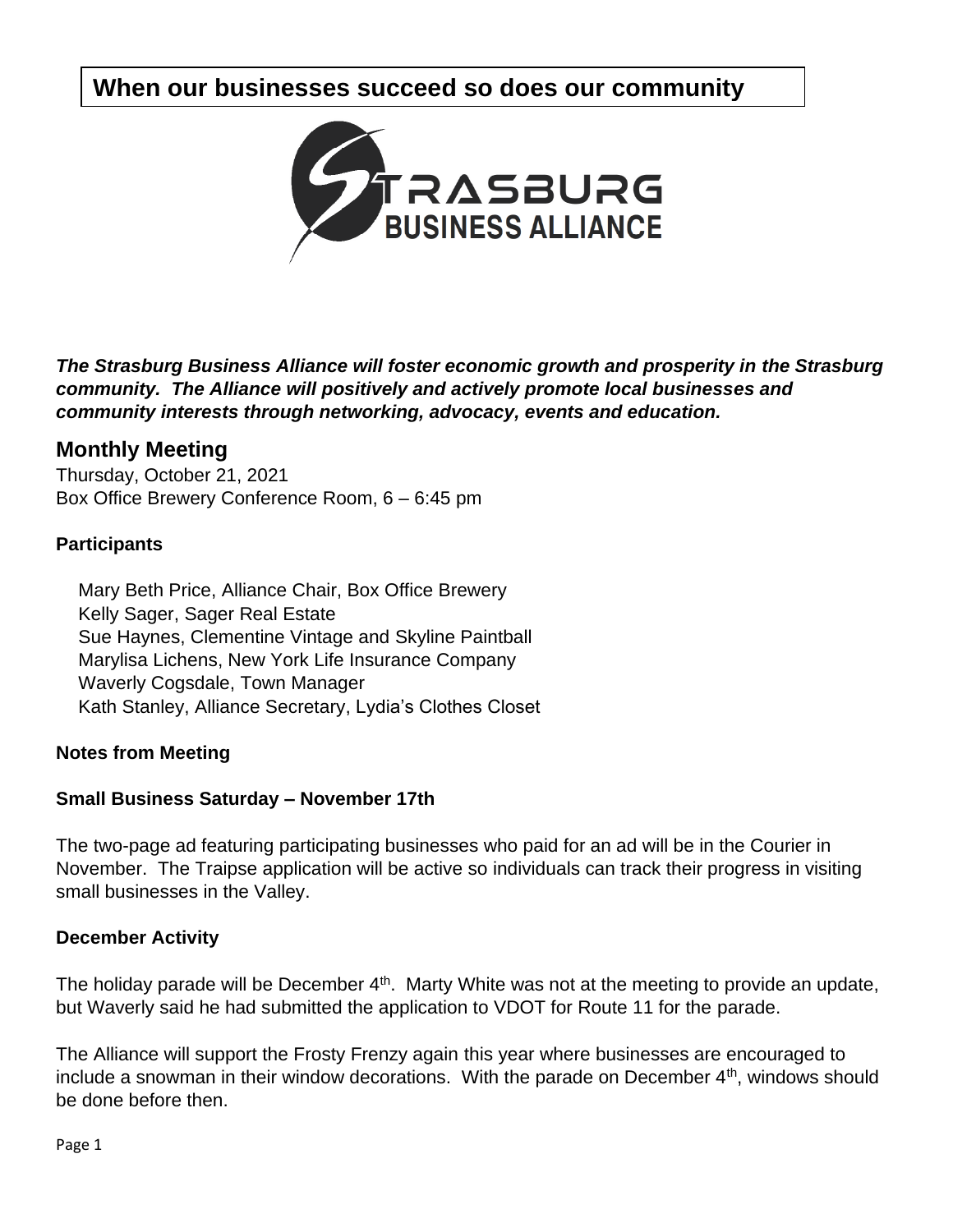## **Upcoming Events – Note all are Highlighted in weekly email from the Chamber**

Shenandoah County Public Schools want to showcase all local business owners who also happen to be proud SCPS graduates. In line with that, the business will be provided a sticker **to highlight the incredible resources and people of Shenandoah County who have benefited from the education they received right here at home. Interested and eligible businesses should** contact [Jessica Sager,](mailto:jasager@shenandoah.k12.va.us) SCPS Coordinator of School and Community Relations, for more information and to receive your Proud SCPS Graduate sticker.

### [4th Annual Economic Development Breakfast](http://shenandoahcountychamberofcommerce.wildapricot.org/event-4473447)

26 Oct 2021 7:45 AM The Yellow Barn, 470 Caverns Road, Mt. Jackson

### Small Business Development Center – Lord Fairfax, Business Webinars

### **[Work Opportunity Tax Credit \(WOTC\) Info Session](https://lfsbdc.org/event/work-opportunity-tax-credit-wotc-info-session/)**

**October 26 @ 10:00 am - 11:30 am** *[ONLINE](https://lfsbdc.org/venue/online/)*

Need Employees? Join the RRSBDC on Tuesday, October 26 from 10:00 - 11:00 AM for an interactive virtual information session as we unpack the latest guidance on the Work Opportunity Tax Credit (WOTC) from Tom Tanner, RRSBDC Lead Advisor and IRS credentialed Enrolled Agent. The Work Opportunity Tax Credit (WOTC) is a Federal tax credit available to employers for hiring individuals from certain targeted groups who have consistently faced significant barriers to employment. Your business can receive up to \$9,600…

# **Craft Beverage Finance – [What You Need To Know Before Speaking With Your Banker](https://lfsbdc.org/event/craft-beverage-finance-what-you-need-to-know-before-speaking-with-your-banker/)**

#### **October 28 @ 9:00 am - 10:00 am** *[ONLINE](https://lfsbdc.org/venue/online/)*

It takes significant financial wherewithal to enter and succeed in the competitive craft beverage industry, but it's not always clear what it takes to raise capital. In this webinar, Virginia SBDC Craft Beverage Assistance Manager Chris Van Orden will ask Jason Sleeman, VP of Craft Beverage Lending at United Community Bank, what he looks for when working with craft beverage clients. The free-flowing conversation will touch on key ratios, benchmarking, revenue projections, and other important information that you'll want to…

### **[Learn the Basics of Google Ads](https://lfsbdc.org/event/learn-the-basics-of-google-ads/)**

### **October 28 @ 10:00 am - 11:00 am** *[ONLINE](https://lfsbdc.org/venue/online/)*

Let's talk about Google Ads and how to get started! In this workshop you will learn how to reach more customers and grow your business with Google Ads. In this session we'll talk about: How to create an account and set up an ad campaign How to write great ads, refine keywords, and include ad extensions.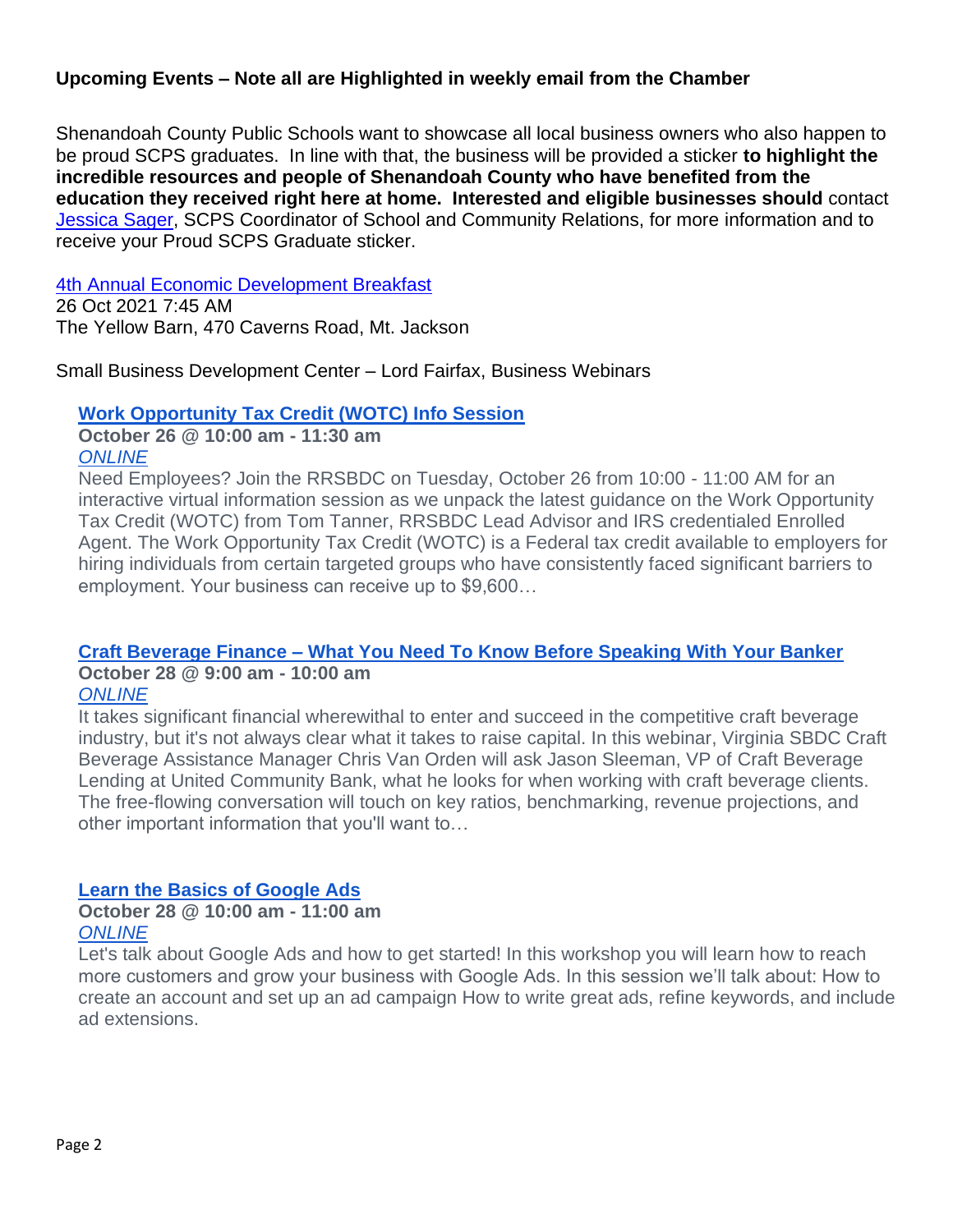### **[Canva: Easy Graphic Design Tool for Your Business](https://lfsbdc.org/event/canva-easy-graphic-design-tool-for-your-business/) October 28 @ 12:00 pm - 1:30 pm** *[ONLINE](https://lfsbdc.org/venue/online/)*

Canva can be a great tool for your small business. From creating attractive and on trend social media posts to developing a suite of branding items, Canva has lots of templates and design ideas for even beginners. This free to low cost tool can make your branding pop. This training will give a tour of basics and point you to some of the premium features in the tool.

### Business After Hours

November 16<sup>th</sup>  $5:30 - 7:00$ pm Triplett Tech 5375 S Main Street Mt Jackson

Women's Leadership Symposium

November 19th 8:30am – 3:00pm Shenandoah Center Bryce Resort \$35 includes breakfast and lunch

### **Town Update**

The Town will be sponsoring a Veteran's Day Parade

There are about 500 tickets left for the November 6<sup>th</sup> Grilled Cheese and Tomato Soup Festival. There will be 12 participating businesses offering their version of this classic goodness.

ShenGo – the local transit shuttle, kicked off October  $4<sup>th</sup>$ . The shuttle goes through Strasburg to allow for stops at the Manor, Queen Street Diner and several on King Street. A paper schedule is available from VRT that manages the busses or the Chamber.

### **Business Updates/Issues**

Mary Beth will try to get a speaker to talk on possible changes to the Federal Tax Code when the reconciliation bill passes.

Frederick County is working with VRBO and AirBnB to have these business collect lodging taxes from guests and submit the funds to the proper locality. Kath Stanley mentioned that AirBnB currently collects State lodging taxes as well as lodging taxes for Shenandoah County. Could pursue for the town.

The Box Office Brewery will be hosting a New Years Eve Celebration, featuring Robbie Limon's band. The festivities will be from 8pm – 12:30 am.